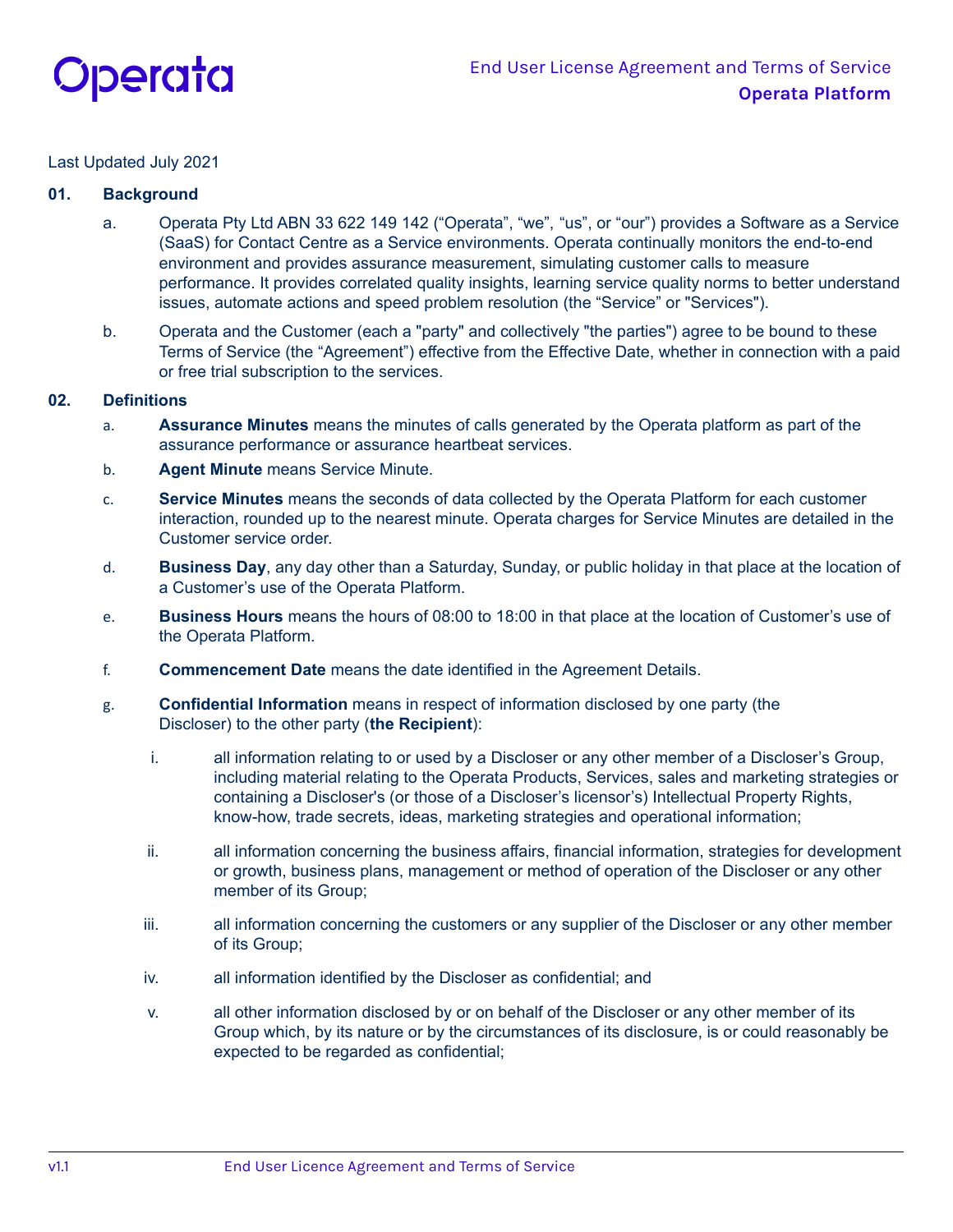

but excluding any information which is:

- vi. publicly known;
- vii. disclosed to the Recipient without restriction by a third party and without any breach of confidentiality by the third party; or
- viii. developed independently by the Recipient without reliance on any of the Discloser's Confidential Information.
- h. **Contract Material** means all customisations, modifications, source code, object code, specifications, associated documentation and other material created by or on behalf of Operata or provided in direct relation to the Operata Products, excluding any material proprietary to the Partner such as process models and documentation and that which does not directly relate to the services, material relating to other systems and existing business processes.
- i. **Control** means an entity controls a second entity if the first entity has the capacity to determine the outcome of decisions about the second entity's financial and operating policies.
- j. **Controller** in relation to property of a corporation, means:
	- i. a receiver, or receiver and manager, of that property; or
	- ii. anyone else who (whether or not as an agent for the corporation) is in possession, or has control, of that property for the purpose of enforcing a charge.
- k. **Customer** means an entity that acquires Operata Products and Services for internal business use and not for further distribution or resale.
- l. **Customer Agent** means all employees or contractors of Customer who communicate with Customer clients using online or telecommunications tools across the Customer's business.
- m. **Customer Application** means any software application, code or web site used by Customer in integration with the Operata Property under the terms of this Agreement.
- n. **Customer Data** means any data, information, content, records and files that Customer or any of its Customer Agents, Platform Users or clients loads, receives through, transmits to or enters into the Operata Platform, and any data, information, content, records and files that the Operata Platform obtains from Customer's servers or systems or from third parties on Customer's behalf, including any and all Intellectual Property rights therein.
- o. **Customer Network** means the Customer provided environment used to connect, integrate with and provide access to the Operata Service, including, but not limited to, the customer data network, security systems, desk-top and cloud compute, under the terms of this Agreement.
- p. **Documentation** means any and all proprietary documentation made available to the Customer by Operata for use with the Licensed Software, including any documentation made available online in connection with the Licensed Software.
- q. **Defect** means any error, defect, omission, deficiency, non-conformity, fault, failure, malfunction or discrepancy in the Services as compared against the scope of work, any requirement, or any warranty or guarantee (including a performance warranty or guarantee) or any aspect of the Services which is otherwise not in accordance with this Agreement.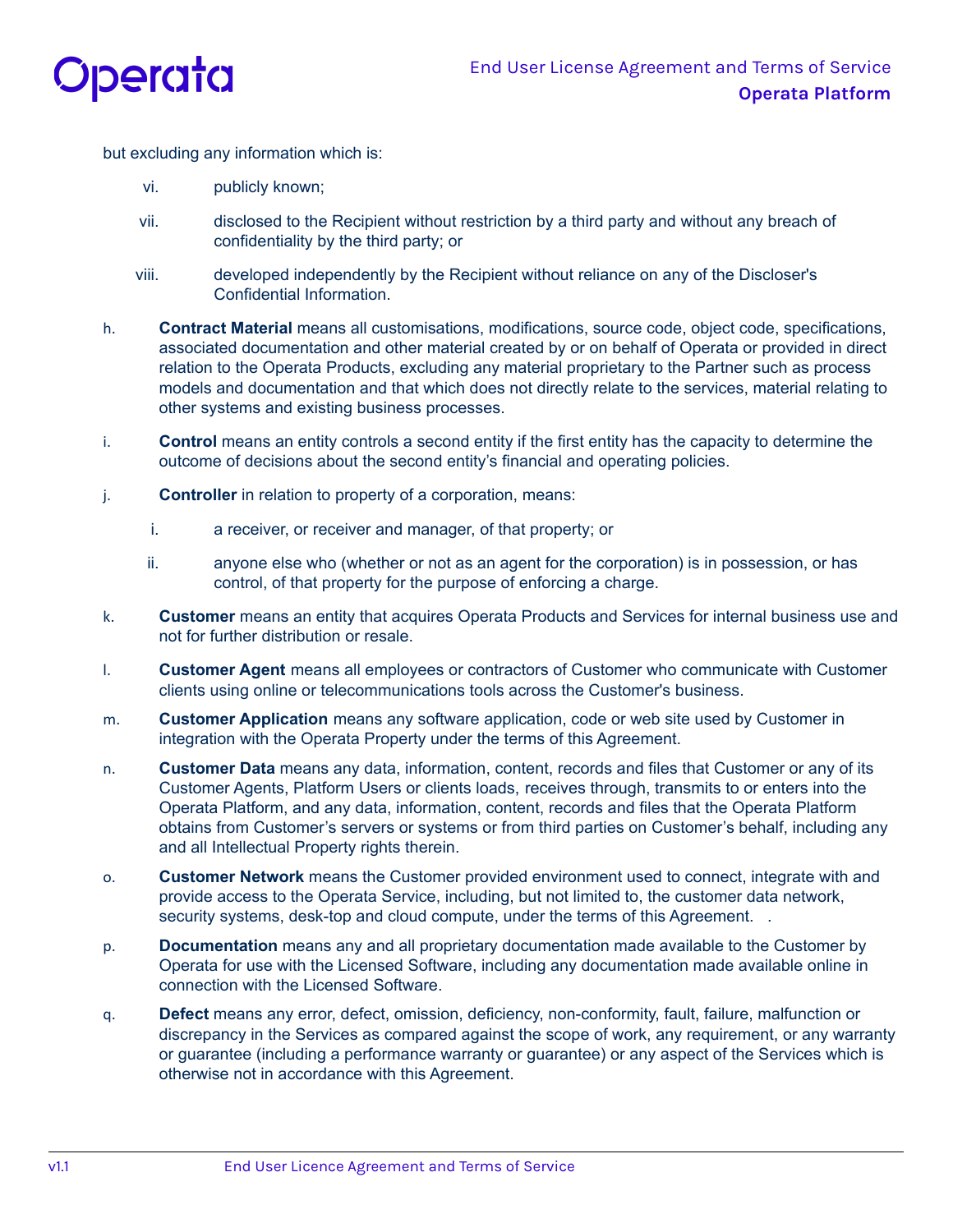

- r. **Effective Date** means the first day of the Term as notified by Operata following acceptance of these Terms of Service by the Customer.
- s. **Group** means, in relation to a body corporate, that body corporate and all its related bodies corporate (as that term is defined in the Corporations Act 2001 (Cth)).
- t. **End User** means an entity that acquires Operata Products under the terms of this agreement for internal business use and not for further distribution or resale.
- u. **End User Agreement** means the applicable agreement to be incorporated into any agreement entered into between Operata and an End User for Operata Products and Services as attached to Schedule 2.
- v. **Good Industry Practice** means, in relation to any activity, the exercise of that degree of skill, care, diligence, prudence, methods, practices, processes, workmanship and use of materials and equipment that would be reasonably exercised by a skilled and experienced person who:
	- i. is engaged in the carrying out of activities of the same nature and extent as the relevant activity by reference to proper and prudent practices recognised internationally, but as applied to circumstances prevailing in Australia and to the operations contemplated by this Agreement;
	- ii. knows the facts that were known, or should reasonably have been known, to the person performing the activity at that time;
	- iii. complies with all applicable regulatory laws.
- w. **Integrated Product** means any Customer Application and/or Customer Network.
- x. **Insolvency Event** means for each party the happening of one or more of the following events:
	- i. a Controller, administrator, liquidator, trustee in bankruptcy or similar person is appointed to it or to any of its assets or undertakings or any step is taken to do so;
	- ii. a resolution that it be wound up is passed or proposed or process is filed in a court seeking an order that it be wound up unless that process is withdrawn, struck out or dismissed within 7 Business Days of it being filed;
	- iii. it resolves to enter into, or enters into, any moratorium, arrangement, compromise or composition with any of its creditors, other than in the ordinary course of its business;
	- iv. it is or is presumed to be insolvent, applies to be deregistered or commits an act of bankruptcy;
	- v. any distress, attachment, execution or other Court process or judgment is levied or enforced on or against it or any of its assets or revenues and is not fully stayed, set aside or satisfied within 10 Business Days; or
	- vi. anything having a substantially similar effect to any of the events specified in paragraphs (a) to (e), inclusive, of this definition happens to it under the law of any jurisdiction.
- y. **Implementation Services** means all services provided by Operata in relation to the implementation of the Operata Platform.
- z. **Intellectual Property Rights** mean any rights in or to any patent, copyright, database rights, software, registered design or other design right, utility model, trade mark (whether registered or not and including any rights in get up or trade dress), brand name, service mark, trade name, eligible layout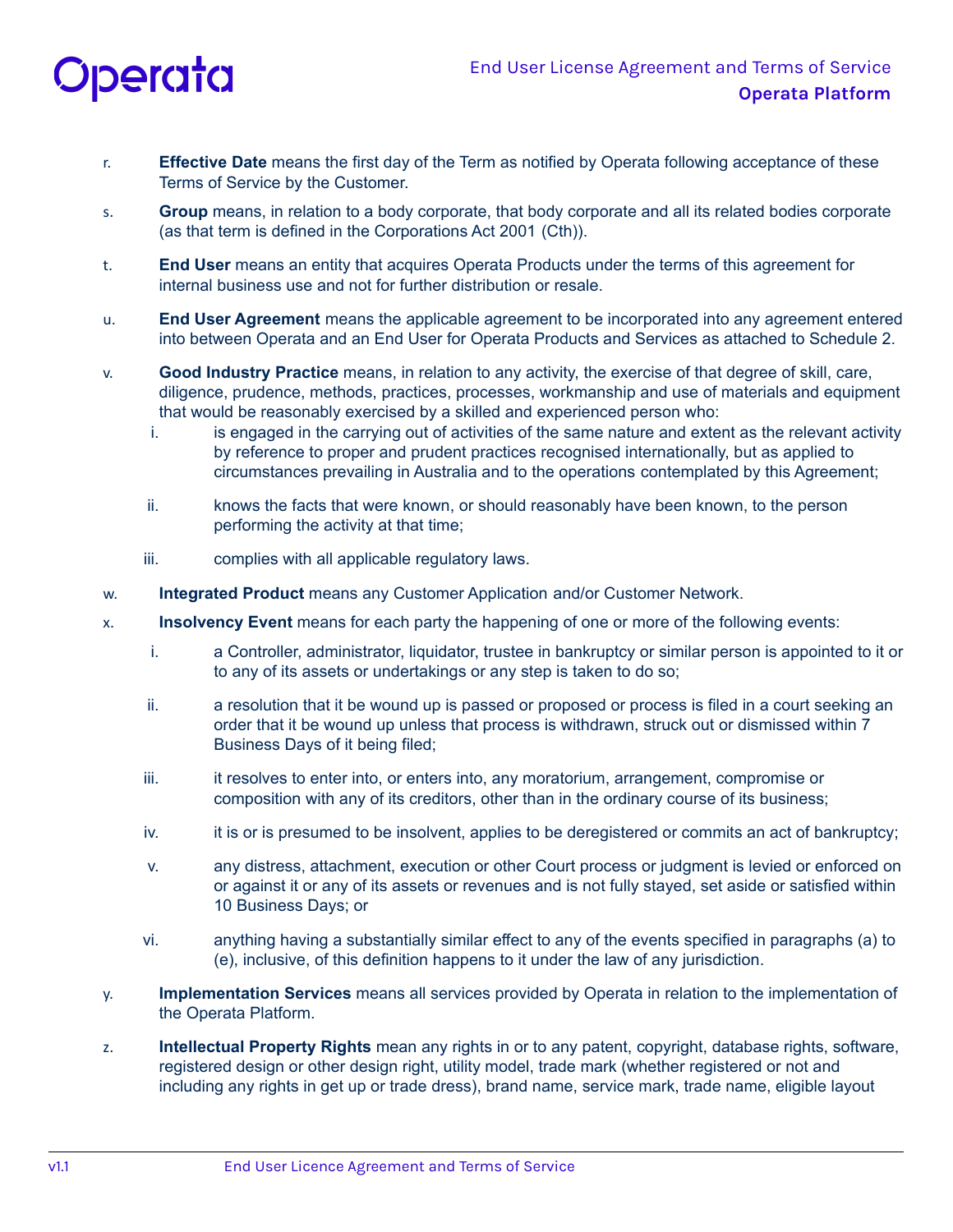

right, chip topography right and any other rights of a proprietary nature in or to the results of intellectual activity in the industrial, commercial, scientific, literary or artistic fields, whether registrable or not, including all renewals, extensions and revivals of, and all rights to apply for, any of the foregoing rights.

- aa. **Law** means:
	- i. principles of law or equity established by decisions of courts;
	- ii. statutes, regulations, by-laws and other subordinate regulations including any government agency;
	- iii. legally binding requirements and approvals (including any conditions or requirements under them) including any government agency which have the force of law;
	- iv. government guidelines including any government agency which have the force of law; and
	- v. applicable mandatory industry codes of conduct in force from time to time.
- bb. **Licensed Software** means the Operata Platform, associated software and Documentation owned by Operata and licensed to the Customer under this Agreement
- cc. **Loss** means losses, damage, costs or expenses (including legal fees, costs of investigation and expenses on a solicitor client indemnity basis) or liabilities.
- dd. **Operata Fees** means the fees which Operata shall charge the Partner for each End User's use of the Operata Platform.
- ee. **Operata Services** means all services provided by Operata and utilising the Operata Platform.
- **ff. Modification**s means modifications, improvements, customizations, updates, enhancements, aggregations, compilations, derivative works, translations, adaptations, and results from processing (including analyses, reports, databases, datasets, recommendations, and visual representations) in any form or medium, and "Modify" has a corresponding meaning.
- gg. **Personnel** means in relation to a person, its employees, directors, officers, agents, advisers and contractors and the Personnel of any of those advisers or contractors (if any) or other members of its Group.
- hh. **Services** means the services to be provided to End Users either directly by Partner or by Operata acting as a subcontractor to Partner, such services to be related directly to the Operata Products (as distinct from other services that the Partner provides as a part of its business and which are not related directly to the Operata Products). Services include Operata Services.
- ii. **SOW** means a scope of works entered into under and in accordance with the terms of this Agreement.
- jj. **Term** means the period identified in the Agreement Details.
- kk. **Territory** means the area identified as the territory in the Agreement Details.
- ll. **Operata Marks** means the trade marks, service marks or other branding that Operata develops and uses from time to time in connection with identifying the Operata Products.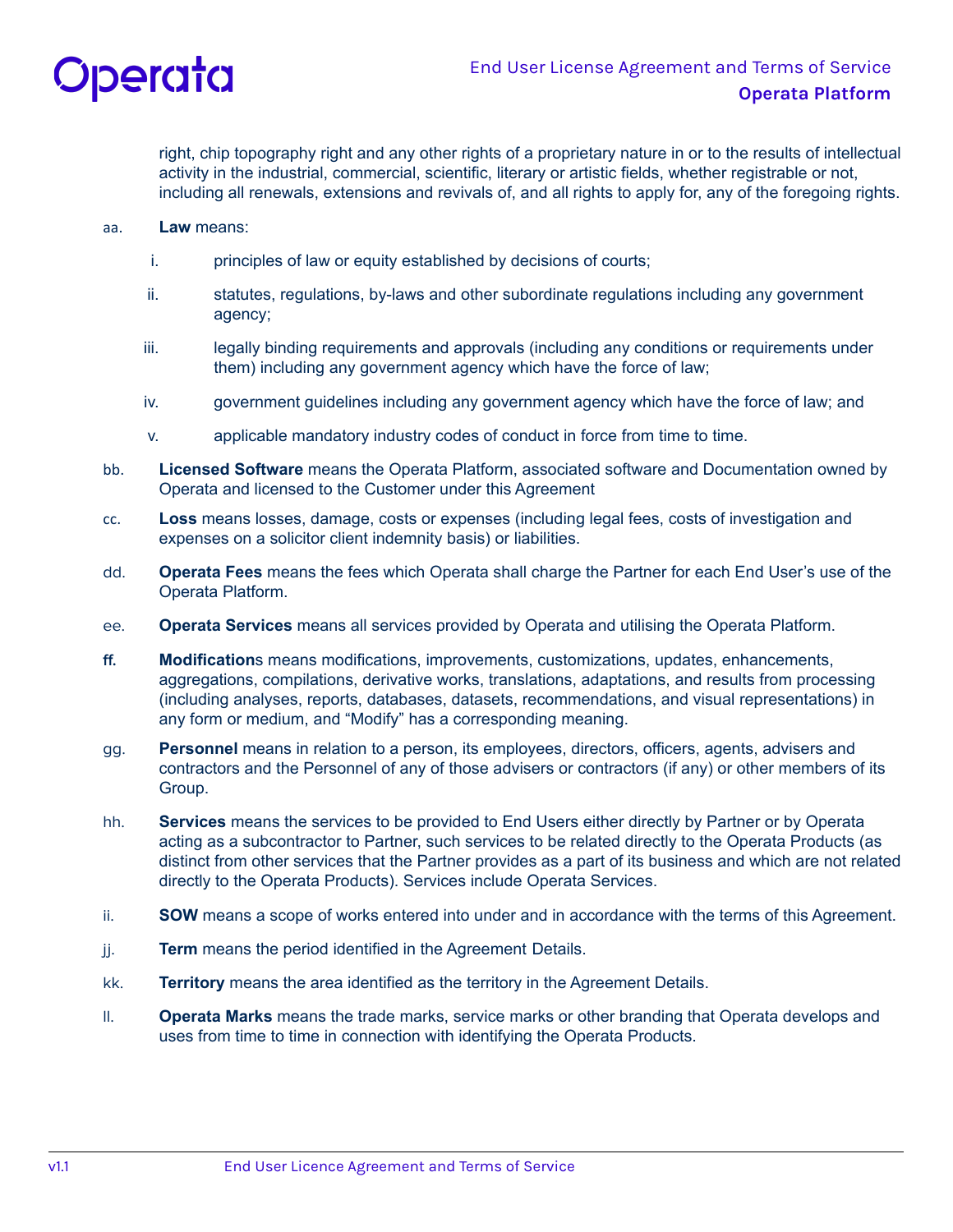

- mm. **Operata Products** means Operata software products and services as offered by Operata from time to time.
- nn. **Operata Price List** means the charges applicable for the Operata Products and Operata Services.
- oo. **Operata API** means the application programming interface, sample source code, tools, webhooks, instructions, documentation, other materials and any Modifications thereto, made available by Operata to Customer to assist Customer in developing its Customer Application that interoperates with the Operata Platform.
- pp. **Operata Platform** means the software, hardware, and systems used by Operata to host and make the Services available for Customer's use, including the Operata Website and any Modifications thereto.
- qq. **Operata Property** means the Documentation, Operata API, Operata Platform, any software supplied or developed by Operata and any Modifications to any of the foregoing.
- rr. **Operata Website** means any websites used by Operata to provide, or provide information on, the Services, including the website located at [www.Operata.com](http://www.operata.com)
- ss. **Personal Data** means any information relating to an identified or identifiable natural person.
- tt. **Personnel** means those persons who Operata uses to perform any obligation, whether an employee, director, officer, representative, agent of or secondee to, Operata.
- uu. **Platform User** means an individual who is an employee, contractor or client of Customer or its related bodies corporate and that Customer wishes to have access to and use of the Operata Platform.
- vv. **Specification** means, in respect of the Services, the specifications for those Services set out, incorporated or referred to in this Agreement and in the applicable service order.
- ww. **Term** means a 12-month period unless otherwise specified in applicable service order.
- xx. **Quotation** means the written quotation provided to the Customer by Operata in the applicable service order, or, if no such document exists, the prices made available on the Operata Website from time to time.

#### **03. Interpretation**

- a. In this Agreement, unless the context requires another meaning:
	- i. a reference:
		- I. to the singular includes the plural and vice versa;
		- II. to a gender includes all genders;
		- III. to a document (including this Agreement) is a reference to that document (including any schedules and annexures) as amended, consolidated, supplemented, novated or replaced;
		- IV. to an agreement includes any undertaking, representation, deed, agreement or legally enforceable arrangement or understanding whether written or not;
		- V. to a person (including a party) includes an individual, company, other body corporate, association, partnership, firm, joint venture, trust or government agency and the person's successors, permitted assigns, substitutes, executors and administrators;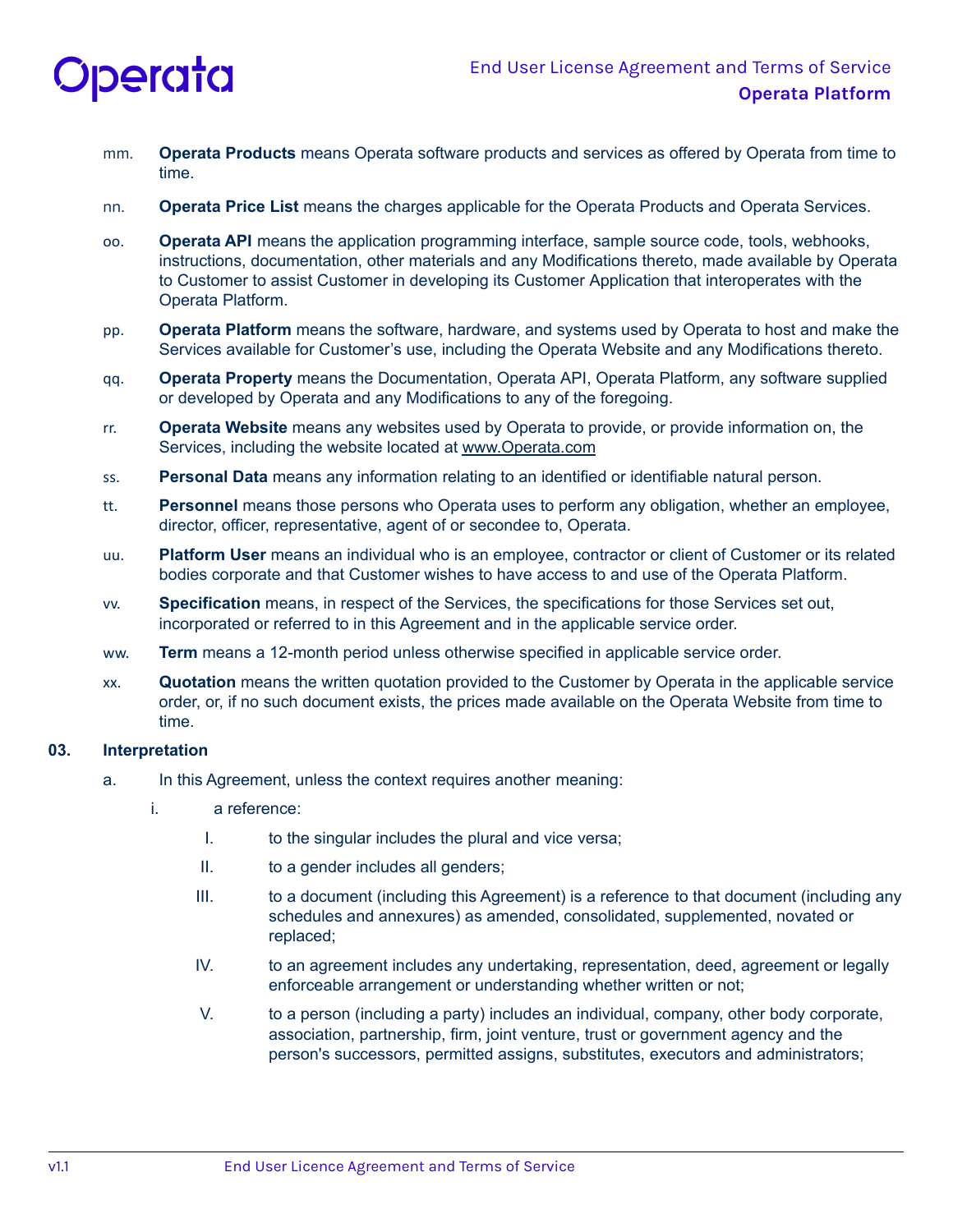

- VI. to a person includes the person's successors, permitted assigns, substitutes, executors and administrators;
- VII. to time is to the time in Melbourne, Australia; and
- ii. the word including or includes means including, without limitation, or includes, without limitation;
- iii. a warranty, representation, covenant, or obligation given or entered into by more than one person binds them jointly and severally;
- iv. headings are for convenience only and do not affect interpretation;
- v. if a payment or other act must (but for this clause) be made or done on a day that is not a Business Day, then it must be made or done on the next Business Day;
- vi. if a period occurs from, after or before a day or the day of an act or event, it excludes that day; and
- vii. this Agreement may not be construed adversely to a party only because that party was responsible for preparing it.

## **04. License to Operata Property**

- a. Subject to Customer's compliance with this Agreement, Operata grants to Customer a limited, non-exclusive, non-transferable, non-sublicensable (except to Customer's related bodies corporate), irrevocable license during the Term to use the Operata Property solely in connection with the operation of the Operata Platform for the purposes of:
	- i. obtaining the benefit of the Services via the Operata Platform;
	- ii. enabling interoperability of the Customer Application and the Operata Platform; and
	- iii. developing or enabling Customer Applications that will be used exclusively by Customer to interoperate with the Operata Platform in accordance with the terms of this Agreement and any other policies and guidelines published by Operata from time to time.
- b. Customer must not:
	- i. use the Licensed Software for any purpose or in any manner other than as set out in this clause 4;
	- ii. use the Licensed Software in any way that could damage the reputation of the Licensor or the goodwill or other rights associated with the Licensed Software;
	- iii. permit any third party to use the Licensed Software other than as set out in this clause 4;
	- iv. permit any person to link or integrate to any part of the Licensed Software without the Licensor's written consent, not to be unreasonably withheld;
	- v. reproduce, make error corrections to or otherwise modify or adapt the Licensed Software or the Documentation or create any derivative works based upon the Licensed Software or the Documentation;
	- vi. de-compile, disassemble or otherwise reverse engineer the Licensed Software or permit any third party to do so; or
	- vii. modify or remove any copyright or proprietary notices on the Licensed Software or the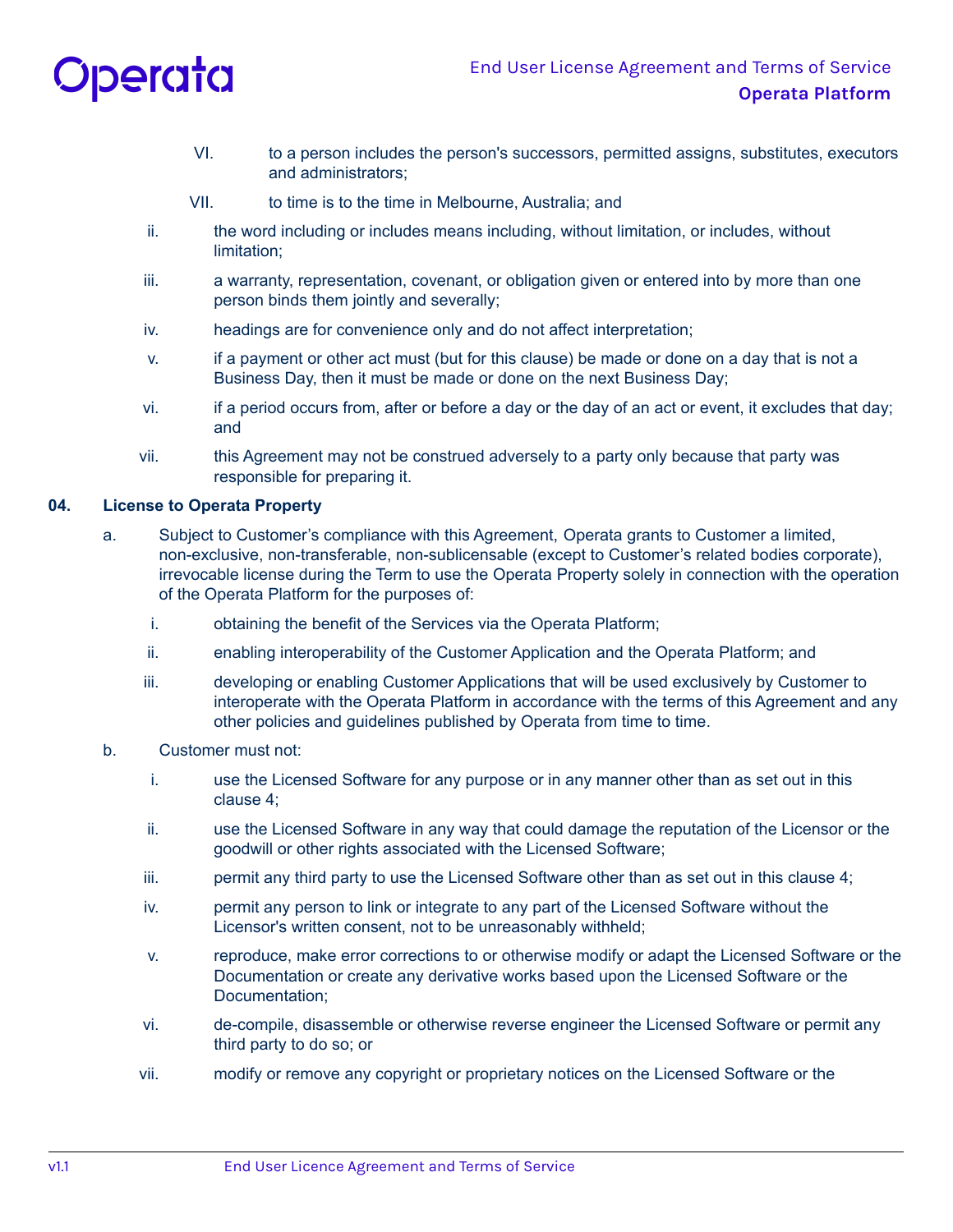

### **Documentation**

### **05. Trademark License**

- **a.** During the Term, Operata may use Customer's trademarks and logos made available to Operata by Customer, solely in connection with the marketing, advertising, and promotion of the Operata Platform, including listing the Customer and the Customer Application on the Operata Website, subject to review and prior written approval by Customer as to each such use (not to be unreasonably withheld). Operata will take all commercially reasonable steps to comply with any reasonable trademark usage guidelines provided by Customer.
- b. Customer may revoke the license granted under this clause 5 with 7 days' notice if:
	- i. this Agreement terminates under clause 19(e); or
	- ii. in the reasonable opinion of Customer, the continued display of Customer's trademarks and logos on the Operata Website would cause a materially adverse effect on Customer's business and the goodwill associated therewith.

### **06. Customer Obligations**

- a. Customer must ensure that any Integrated Products it uses in connection with the Services are capable of interoperation with the Operata Platform and must take all steps necessary to enable and maintain such interoperability throughout the Term, including by acquiring any necessary approvals or API keys to enable such interoperation and undertaking any other reasonable measures required by Operata to provide Customer with the Services.
- b. Operata's access to the Customer's computer hardware, software, networks and systems is solely to enable Operata to deploy and resolve any issues associated with the Services and is subject to prior written approval of Customer (not to be unreasonably withheld).

## **07. Operata Property**

- a. All right, title and interest in the Operata Property will remain with Operata (or Operata's third party suppliers, as applicable). Operata expressly reserves all right, title, and interest in, and, subject to the limited license granted in clause 4, Customer will not acquire any right, title or interest in the Operata Property and any other materials or content provided by Operata under this Agreement, including any and all Modifications.
- b. Operata indemnifies Customer against any claim or from any liability (and releases Customer from, and waives, all claims against Customer) arising out of, in relation to or in connection with (whether directly or indirectly) any alleged or actual infringement of any Intellectual Property rights related to or in connection with use of the Service in accordance with this Agreement.

#### **08. Data Privacy**

- a. Operata will only collect Customer Data as agreed with the Customer.
- b. Operata must comply with the Operata Privacy Policy in processing any personal Information in the Customer Data.
- c. Operata may store, use, reproduce, Modify, and transfer to its subcontractors, Customer Data, solely for the purpose of delivering the Services under this Agreement.
- d. Operata may store, use, reproduce, Modify, and transfer data that is not related to an identified or identifiable natural person, including aggregated or de-identified data, for its business purposes Including but not limited to such purposes as: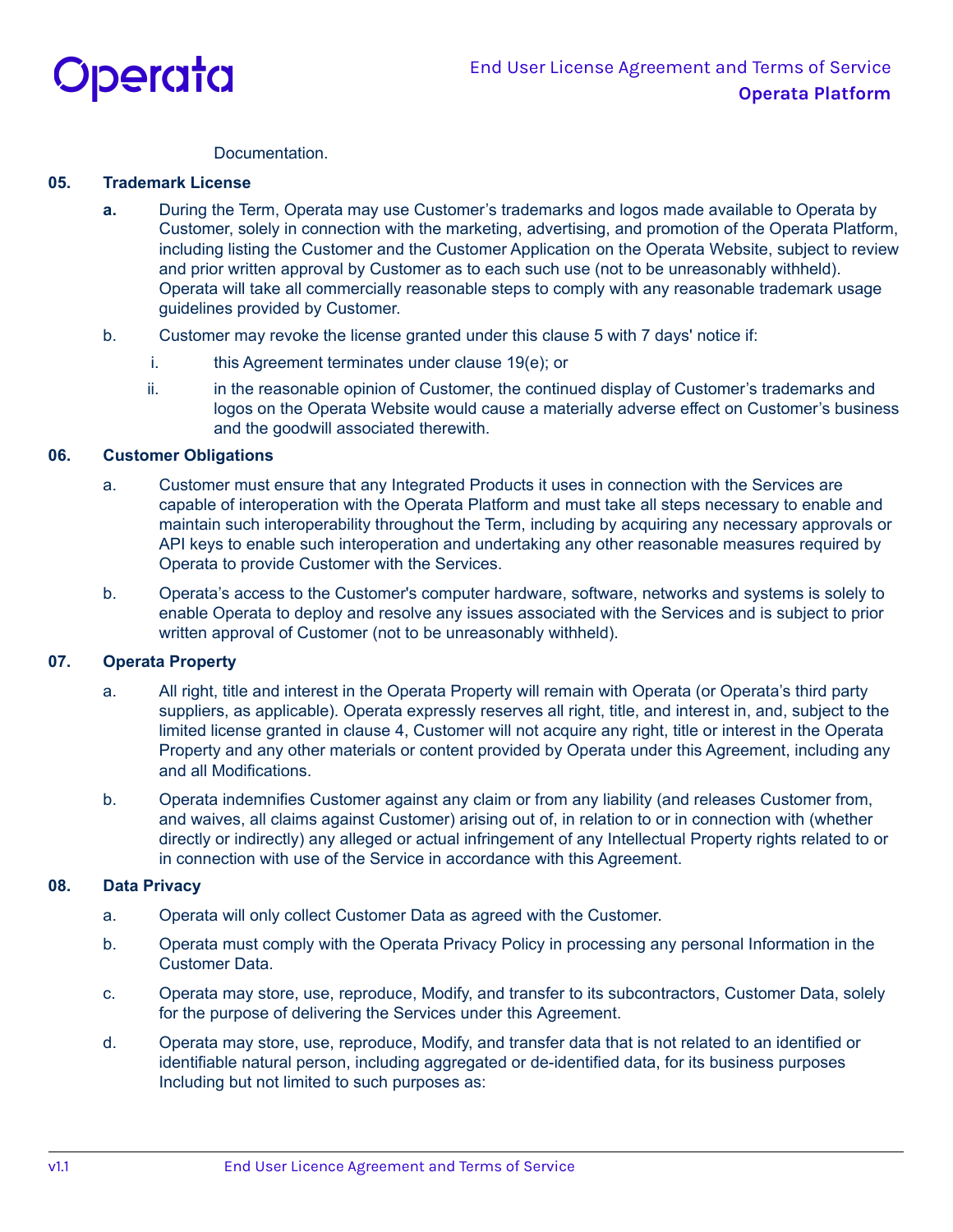

- i. data analytics;
- ii. performance baseline measurement and comparison;
- iii. **quality assurance**;
- iv. product and service improvement;
- v. new product and service development;
- vi. customer and the associated CCaaS provider performance notifications;
- vii. support CCaaS providers for the purpose of issue investigation and service improvement;
- viii. inform best practice and other knowledge articles within the platform and as part of external marketing activities;
- e. Customer represents and warrants that the Customer Data will only contain Personal Data in respect of which Customer has obtained all necessary consents required under applicable law to enable Customer to legally provide such Personal Data to Operata and its third party service providers and that Customer otherwise has full legal authority to disclose the Customer Data to Operata to enable Operata to provide the Services, including with respect to the collection, storage, access, use, disclosure and transmission of Personal Data.
- f. Operata must comply with its Information Security Policy in processing Customer Data and in providing the Services

## **09. Use Restrictions**

- a. When Customer completes the sign-up process, Operata will issue one or more user admin level access accounts for the Platform (the "Accounts") to the Customer that provides Customers with the:
	- i. Capability to create accounts for use by Platform Users.
	- ii. Capability to whitelist numbers able to be dialled by the Operata Platform and the costs thereof when exceeding any allowances.
- b. the Customer will ensure that Platform Users only use the Operata Platform through their Account.
- c. the Customer will ensure that the Platform is not used for fraudulent, disruptive or illegal purposes.
- d. the Customer will not share the Accounts with any other person and will not allow Platform Users to share their Account with any other person.
- e. the Customer will promptly notify Operata of any actual or suspected unauthorized use of the Operata Platform.
- f. Operata may suspend, deactivate, or replace any Accounts if it reasonably believes that the Account may have been used for an unauthorized purpose.
- g. Customer acknowledges and agrees that it is responsible for the activities, charges and communications of all Platform Users on the Operata Platform and the compliance by all Platform Users with this Agreement and any guidelines and policies published by Operata from time to time. Without limiting the generality of any of the foregoing, Customer will not, and will not permit any other person, including any Customer Agents or Platform Users to:
	- i. use or cause Operata or any third party to use the Operata Platform to send, upload, collect, transmit, store, use, disclose or process any Customer Data: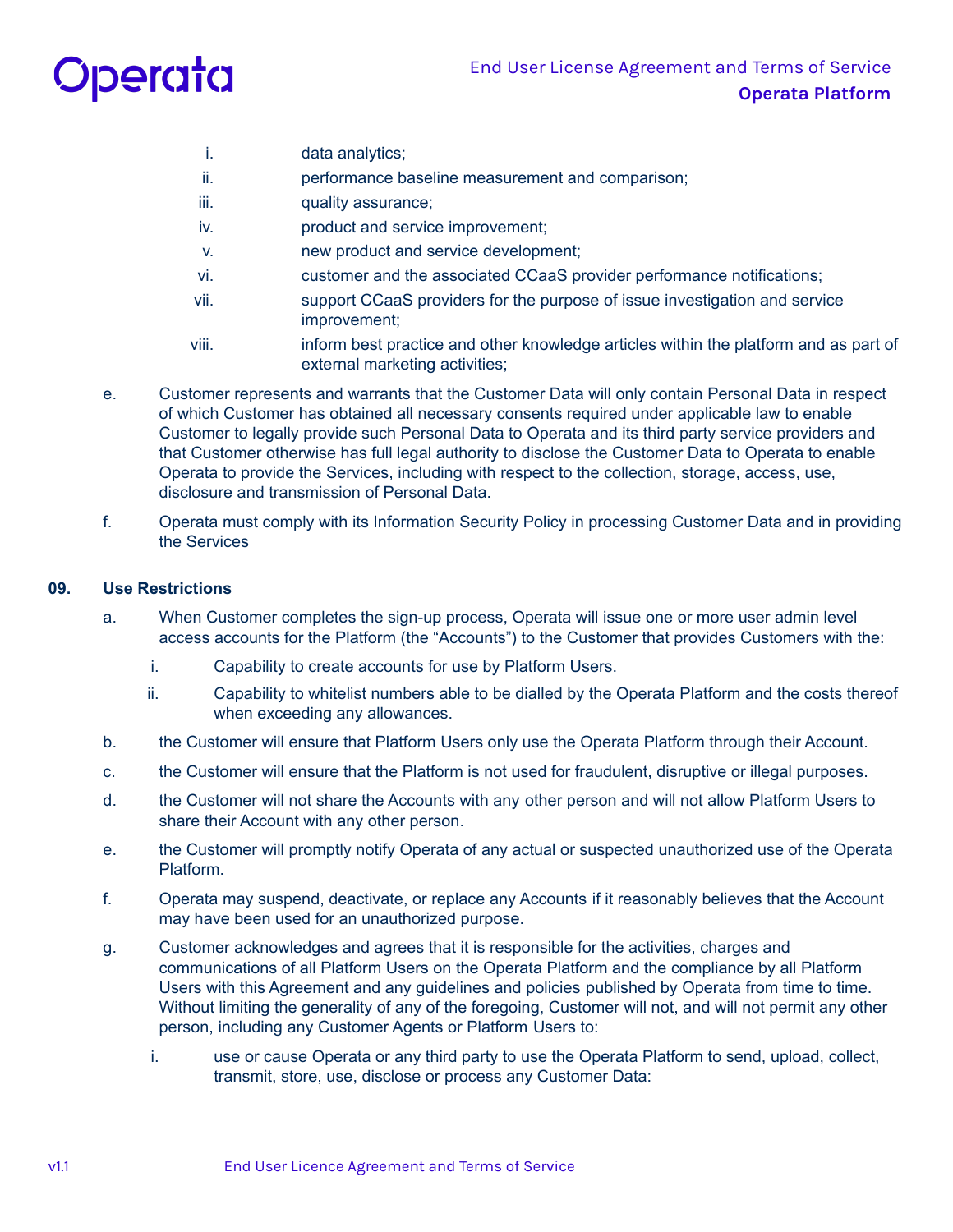# Operata

- (a) that contains any computer viruses, worms, malicious code, or any software intended to damage or alter a computer system or data;
- (b) that Customer or the applicable Platform User does not have the lawful right to send, upload, collect, transmit, store, use, disclose, process, copy, transmit, distribute and display;
- (c) that is false, intentionally misleading, or impersonates any other person;
- (d) that is bullying, harassing, abusive, threatening, vulgar, obscene, or offensive, or that contains pornography, nudity, or graphic or gratuitous violence, or that promotes violence, racism, discrimination, bigotry, hatred, or physical harm of any kind against any group or individual;
- (e) that is harmful to minors in any way or targeted at persons under the age of 16;
- (f) that violates any applicable laws, or infringes, violates or otherwise misappropriates the Intellectual Property or other rights of any third party (including any moral right, privacy right or right of publicity); or
- (g) that encourages any conduct that may violate any applicable laws or would give rise to civil or criminal liability;
- ii. disable, overly burden, impair, or otherwise interfere with servers or networks connected to the Operata Platform (e.g., a denial of service attack);
- iii. attempt to gain unauthorized access to the Operata Platform;
- iv. use any data mining, robots, or similar data gathering or extraction methods, or copy;
- v. Modify, reverse engineer, reverse assemble, disassemble, or decompile the Operata Platform or any part thereof or otherwise attempt to discover any source code, except as expressly provided for in this Agreement;
- vi. use the Operata Platform for the purpose of building a similar or competitive product or service; or
- vii. use the Operata Platform other than as permitted by this Agreement;

## **10. Support Services**

- a. It is intended that the Operata Platform be used by all Customer Agents and this enables the Services to be provided most effectively.
- b. Operata shall provide Customer with access to the Support Services detailed in Schedule 1.

### **11. Service management**

- a. Operata will provide monthly reports, no later than ten working days after the end of the calendar month, on the performance of the Services ("Service Report") to the nominated Customer contact. The Service Report will include:
	- i. summary of Customer's usage of the Services over the last month;
	- ii. any changes or improvements made or to be made to the Operata Platform or Services; and
	- iii. Service issues over the last month.
- b. Operata will organise regular Service management reviews with Customer with the following agenda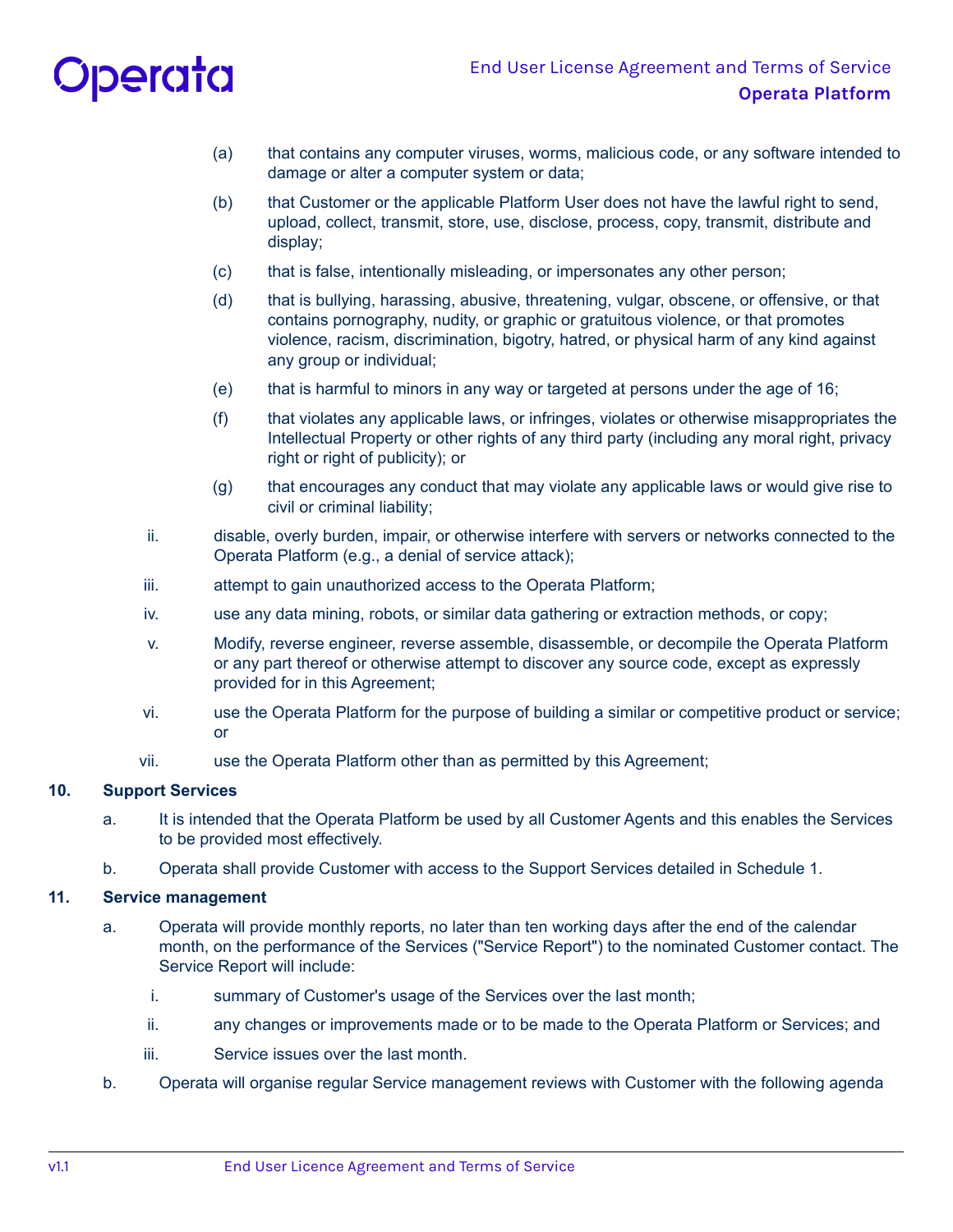

items:

- i. review of Service Reports for the period;
- ii. any high severity incidents that have occurred in the previous quarter;
- iii. any issues, concerns or suggested improvements the Customer may have regarding the delivery, support or management of the Services, which will be captured in a Service improvement plan with clearly stated objectives, deliverables and timescales;
- iv. any maintenance releases or features for the upcoming quarter; and
- v. Customer's usage details for the Services over the period and a forecast for usage during the next period, for the purpose of capacity planning.

If the Customer becomes aware of any urgent concerns relating to the Operata Platform or Support Services, which the Customer reasonably believes require immediate attention, the Customer must advise its designated Operata customer success manager as soon as possible.

c. The Customer may raise any concerns relating to the Operata's provision of the Services as defined in this Agreement, with the Customer success manager. Agreed actions and updates in respect of these concerns will be part of the Service management review process.

# **12. Fees and Payment**

- a. The following terms apply;
	- i. Customer will pay to Operata the fees set out in the applicable service order during the Term in accordance with the payment terms set out therein.
	- ii. Operata will invoice the Fees monthly in arrears 5 Business Days after the end of the previous month.
	- iii. Subject to section 12(d) below, all amounts payable by Customer under this Agreement must be paid in full within 30 days from date of invoice without set-off, deduction or other withholding of any amount which may be due to the Customer, and all set-off or similar rights are expressly waived by Customer. The Fees are inclusive of all costs, expenses and taxes (other than GST). The Customer must pay the Fees in the method agreed between the parties.
	- iv. If Customer in good faith disputes any portion of an Operata invoice or charge, Customer may provide a dispute notice to Operata with written documentation identifying and substantiating the disputed amount within forty-five (45) days from receipt of the applicable invoice or charge. If Customer does not report or does not provide such substantiating documentation within that period, the Customer shall be deemed to have waived its right to dispute any and all portions of that invoice. Customer shall pay all undisputed amounts of that invoice in accordance with section 12 (a) above.
	- v. Operata may suspend the provision of the Support Services if any amount (except for disputed amounts under clause 12(d)) due to be paid by the Customer to Operata under this Agreement is overdue, and Operata has given to the Customer at least 30 days' written notice, following the amount becoming overdue, of its intention to suspend the Support Services on this basis.
	- vi. Operata may increase the Fees on an annual basis by not more than 2%, but may not increase the Fees within the first 12 months of the Term.
- b. Where the Operata Platform has been contracted for using AWS marketplace, the AWS marketplace payment terms will apply.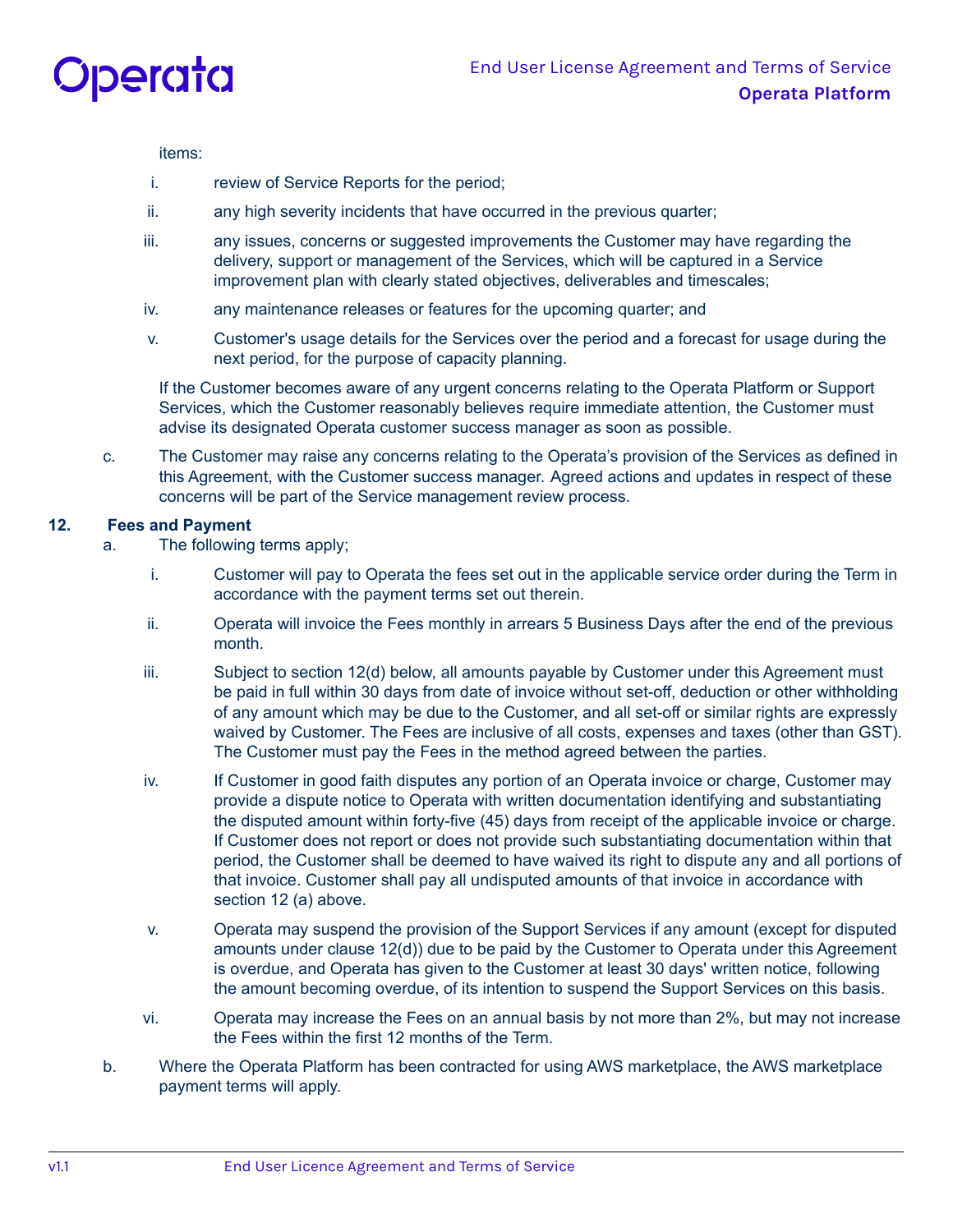

# **13. Confidential Information**

- a. Recipient hereby agrees that during the Term and at all times thereafter it will not:
	- i. disclose Confidential Information of the Discloser to any person, except to its own personnel or affiliates having a "need to know" and that have entered into written agreements no less protective of such Confidential Information than this Agreement, and to such other recipients as the Discloser may approve in writing;
	- ii. use Confidential Information of the Discloser except to exercise its rights or perform its obligations under this Agreement; or
	- iii. alter or remove from any Confidential Information of the Discloser any proprietary markings.
- b. Notwithstanding Section 13(a), Recipient may disclose Discloser's Confidential Information:
	- i. to the extent that such disclosure is required by applicable law or by the order of a court or similar judicial or administrative body, provided that the Recipient promptly notifies the Discloser in writing of such required disclosure and cooperates with the Discloser to seek an appropriate protective order;
	- ii. to its employees, accountants, internal and external auditors, legal counsel and other professional advisors if and to the extent such persons need to know such Confidential Information in order to provide applicable professional advisory services related to the Recipient's business; or
	- iii. where Operata is the Recipient, to potential assignees, acquirers or successors of Operata if and to the extent such persons need to know such Confidential Information in connection with a potential sale, merger, amalgamation or other corporate transaction involving the business or assets of Operata.

## **14. Quality of Services.**

- a. Operata represents, warrants and guarantees that:
	- i. the Services shall be diligently performed with competent and skilled personnel in a good workmanlike manner, consistent with Good Industry Practice;
	- ii. the Services shall be complete, free of Defects in design and shall meet the Specifications and any mutually agreed specifications, materials and workmanship;
	- iii. the Services and every component of them shall fully comply with all laws; and
- b. Except as specifically provided in this Agreement, the Operata Platform (or any part thereof), and any other products and services provided by Operata to Customer are provided "as is".

## **15. Service Inclusions & Exclusions**

- a. Service Inclusions: Where the the Operata Platform charges provide included Service Minutes and Assurance Minutes the following conditions apply:
	- i. All Customer endpoints must have the Operata software installed to collect data.
	- ii. Included Assurance minutes are to PSTN numbers in the following locations only;
		- a. United States
		- b. Australia
		- c. United Kingdom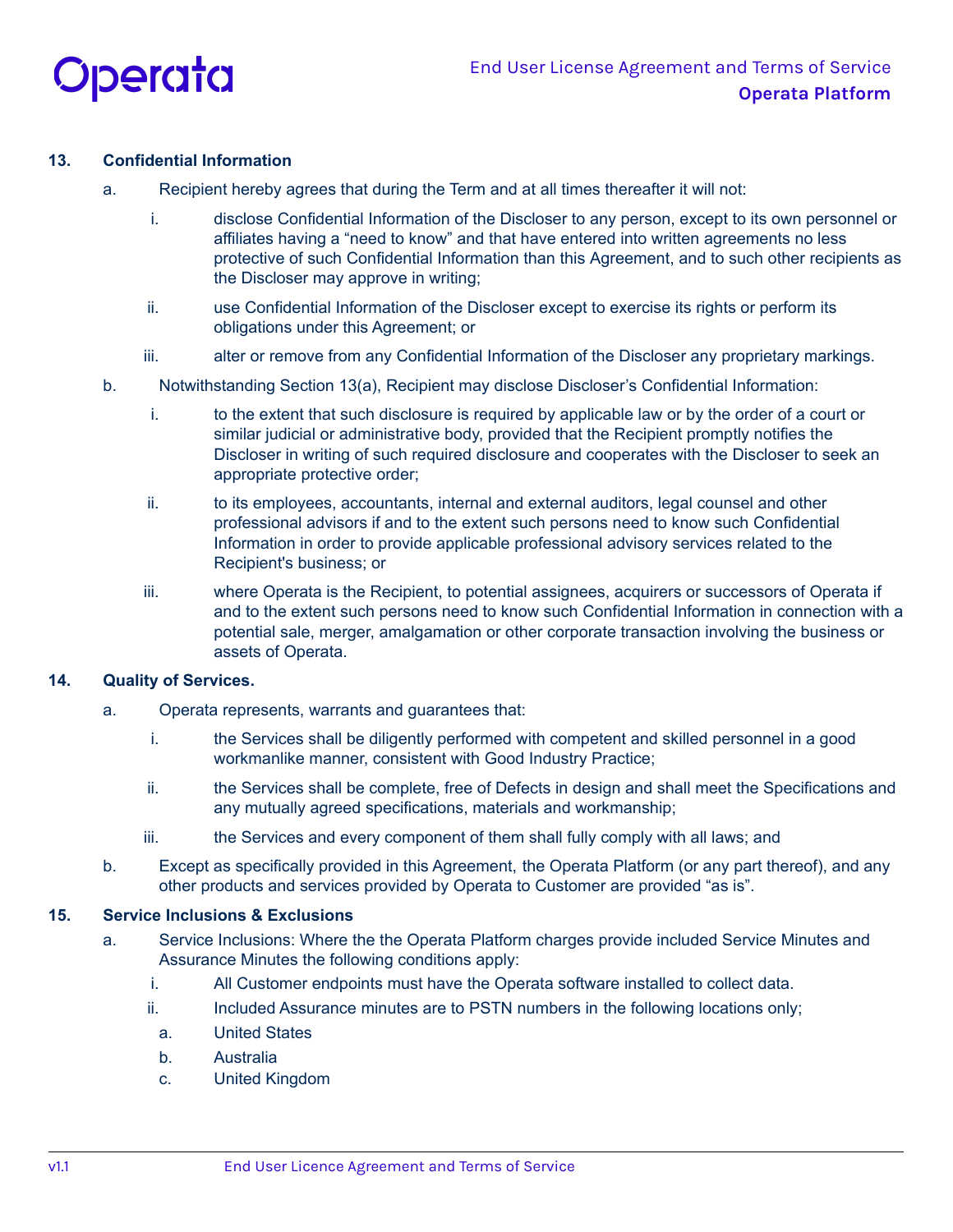# Operata

- d. France
- e. Ireland
- f. Italy
- g. Sweden
- h. Spain
- i. Israel
- j. Norway
- k. China
- l. Switzerland
- m. NewZealand
- n. Hong Kong
- o. Korea, Republic of
- p. Singapore
- q. Japan
- b. If there is a requirement to dial numbers in other locations then the number included call minutes and overage charges will change.
- c. Service Exclusions, AWS Services, some Operata features require specific AWS Services to be operated from a Customer's AWS instance, any costs associated with these services and any others residing within a Customer's AWS account is the sole responsibility of the Customer.

# **16. Limitation of Liabilities**

- a. Subject to the remainder of this Clause 16, in no event will the total aggregate liability of either party in connection with or under this Agreement whether in contract, tort (including negligence, gross negligence, fundamental breach, breach of a fundamental term) or otherwise exceed the greater of:
	- i. the amount of fees paid by Customer under this Agreement; and
	- ii. AU\$5,000.
- b. The limitation of liability in Clause 16(a) does not apply to Operata liability:
	- i. Under the Intellectual Property Indemnity in Clause 7(b);
	- ii. For breach of Clause 8 or Clause 13 of this Agreement.
- c. The existence of one or more claims under this Agreement will not increase this maximum liability amount.
- d. To the extent permitted by applicable law, in no event will either party be liable to the other party for any:
	- i. special, exemplary, punitive, indirect, incidental or consequential damages,
	- ii. lost savings, profit, or goodwill;
	- iii. business interruption;
	- iv. any costs for the procurement of substitute products or services;

regardless of the cause of action or the theory of liability, whether in contract, tort (including negligence, gross negligence, fundamental breach, breach of a fundamental term) or otherwise and even if notified in advance of the possibility of such damages.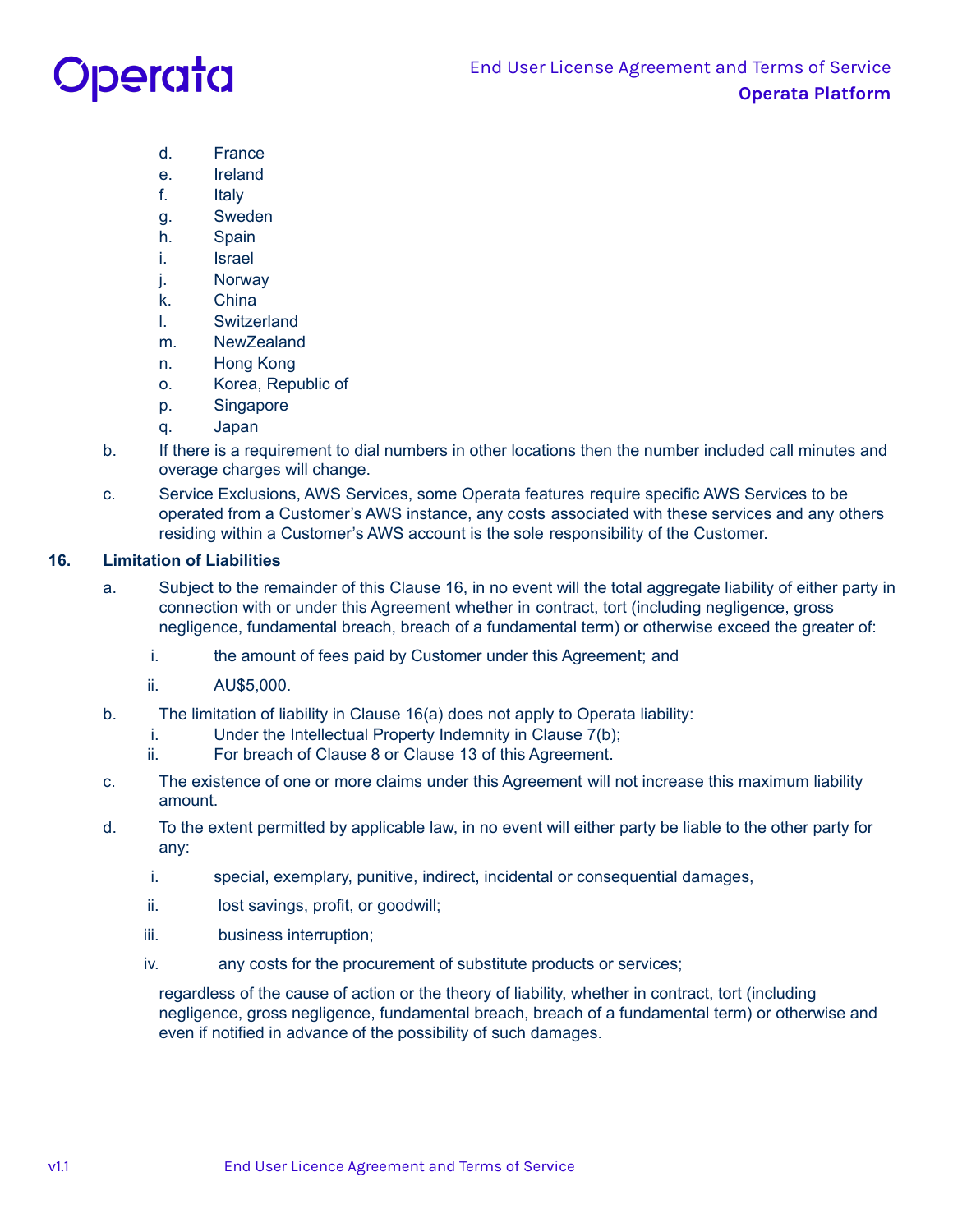

# **17. Term**

- a. This Agreement shall come into force upon the Effective Date and continue in force for a 12-month period, unless otherwise specified in applicable service order (the "Term") after which time it will:
	- i. if on the order form, the Customer elects an ongoing subscription: automatically renew for an additional period equal to the Term (a "Renewal Term") at the end of the Term or any Renewal Term (as applicable)
	- ii. Prior to the expiry of the Term, either party may terminate this Agreement by giving 30 days' written notice to the other party.
	- iii. If termination notice is given, such termination to take effect at the end of the current Term or Renewal Term, provided that, in the event the Agreement is terminated under this clause, provided that, in the event the Agreement is terminated under this clause or expires in accordance with its terms, any SOWs entered into between the parties shall remain in full force and effect and governed by the terms of this Agreement until each SOW is terminated or expires in accordance with its terms.
	- iv. if on the order form, the Customer elects a fixed subscription period: automatically terminate at the end of the Term; or
	- v. If ordered using AWS marketplace, then the relevant AWS marketplace renewal terms will apply.

### **18. Insurance**.

- a. As all Operata staff are based in Australia and New Zealand workers' compensation insurance covering liability to the Personnel is provided by mandatory state insurance (WorkCover in Australia) and is uncapped.
- b. Operata maintains the following Information Technology Liability insurance with a major insurance company outside the USA and North America.
	- i. third party public and product liability insurance covering liability to any third party for death or bodily injury (including illness) and loss of or damage to property arising out of anything done or omitted to be done by Operata for \$20,000,000 per incident and in aggregate; and
	- ii. professional indemnity insurance for up to \$5,000,000 per incident and \$10,000,000 in the aggregate
- c. Within the USA and North America the same insurance cover is provided but with the following sublimits
	- i. third party public and product liability insurance covering liability to any third party for death or bodily injury (including illness) and loss of or damage to property arising out of anything done or omitted to be done by Operata for \$1,000,000 per incident and in aggregate; and
	- ii. professional indemnity insurance for up to \$1,000,000 per incident and \$1,000,000 in the aggregate
- d. Operata has Cyber insurance cover globally that provides \$2,000,000 of cover for:
	- i. Cyber event response costs including IT forensics, virus extractions, customer notification costs;
	- ii. Loss including third-party litigation, regulatory investigations, fines and penalties;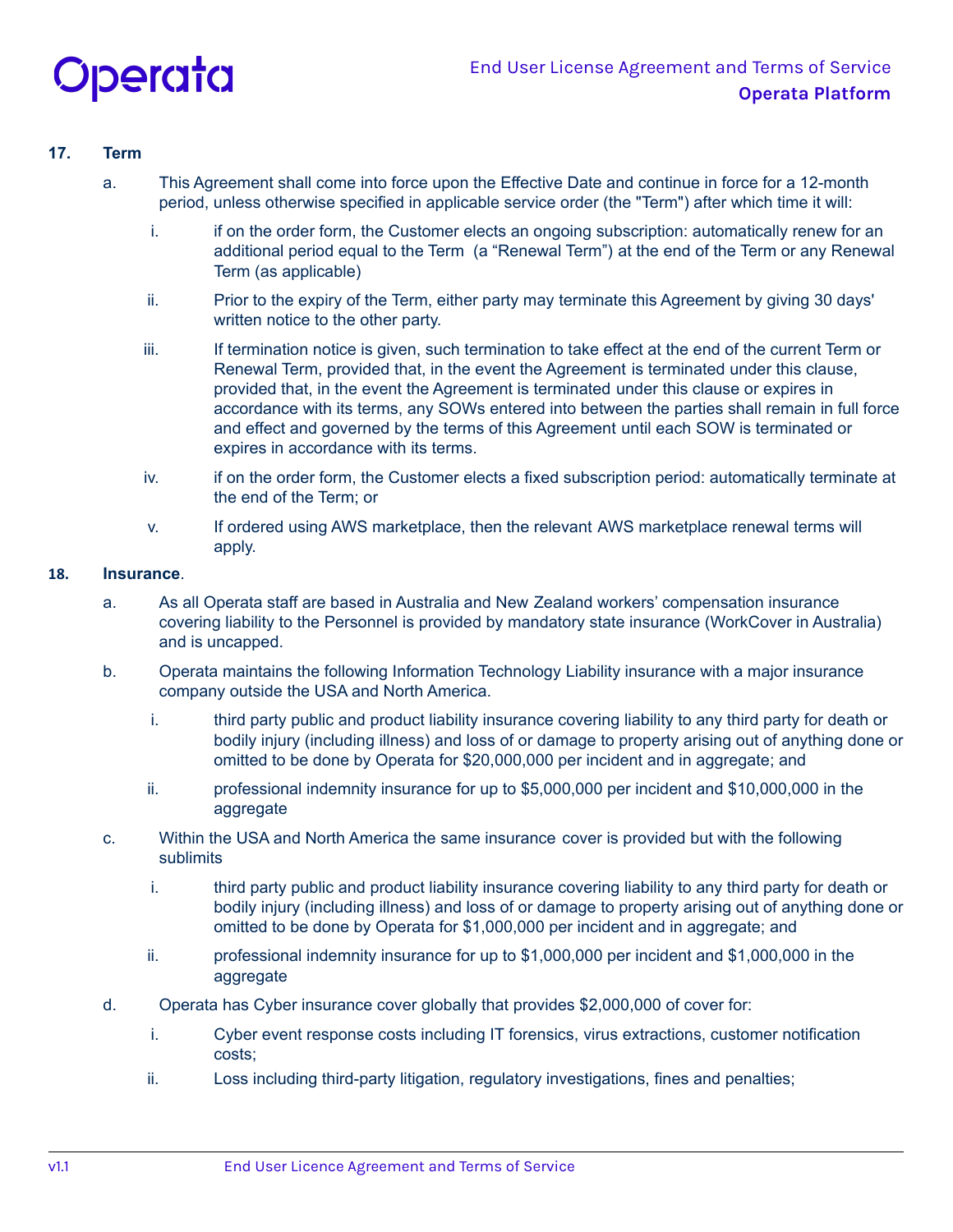

- iii. Contingent Business Interruption, including supplier outage and system failure;
- iv. Criminal Financial Loss including Cyber Theft, Telephone Phreaking, Cryptojacking and Identity-Based Theft;
- v. Socially Engineered Theft.

## **19. Termination**

- a. *Termination For Convenience*. Customer may elect to terminate this Agreement at the end of the then-current Term by providing notice at least thirty (30) days before the end of the Term.
- b. *No Refunds*. Subject to clause 19(e) and (f), Customer will not be entitled to any refunds or credit of any Fees, pro rata or otherwise, if it elects to terminate this Agreement prior to the end of the Term.
- c. *Early Termination and Termination for Cause by Operata.* If you terminate this Agreement prior to the end of the Term, or if Operata terminates for cause under clause 19(d), in addition to other amounts you may owe Operata, you must immediately pay any unpaid Fees for the remainder of the Term.
- d. *Termination for Cause*. A Party may terminate this Agreement for cause:
	- i. upon thirty (30) days' written notice to the other Party of a material breach if such breach remains uncured at the expiration of such period; or
	- ii. if the other Party becomes the subject of a petition in bankruptcy or any other proceeding relating to insolvency, receivership, liquidation or assignment for the benefit of creditors.
- e. *Termination for Cause by Customer.* If Customer terminates under clause 19(d) for material breach by Operata, then it will not be required to pay Fees for the remainder of the Term under clause 19(c) and Operata will refund Customer any prepaid Fees covering the remainder of the Term after the effective date of termination.
- f. *Fees for Services Rendered prior to Termination.* In no event will termination relieve Customer of its obligation to pay any Fees payable to Operata for Services rendered prior to termination.

# **20. Survival.**

a. The following Sections, together with any other provision of this Agreement which expressly or by its nature survives termination or expiration, or which contemplates performance or observance subsequent to termination or expiration of this Agreement, will survive expiration or termination of this Agreement for any reason: clauses 7, 8, 9, 12, 13, 20 and 21.

## **21. General Provisions**

## *a. Notice.*

- i. Notices sent to either Party will be deemed to be effective:
	- I. immediately upon delivery in person or by email;
	- II. two days after being sent by courier within Australia to the official contact designated by the relevant Party;
	- III. ten days after being sent by express post within Australia to the official contact designated by the relevant Party; or
	- IV. fifteen days after being sent by registered post within Australia to the official contact designated by the relevant Party.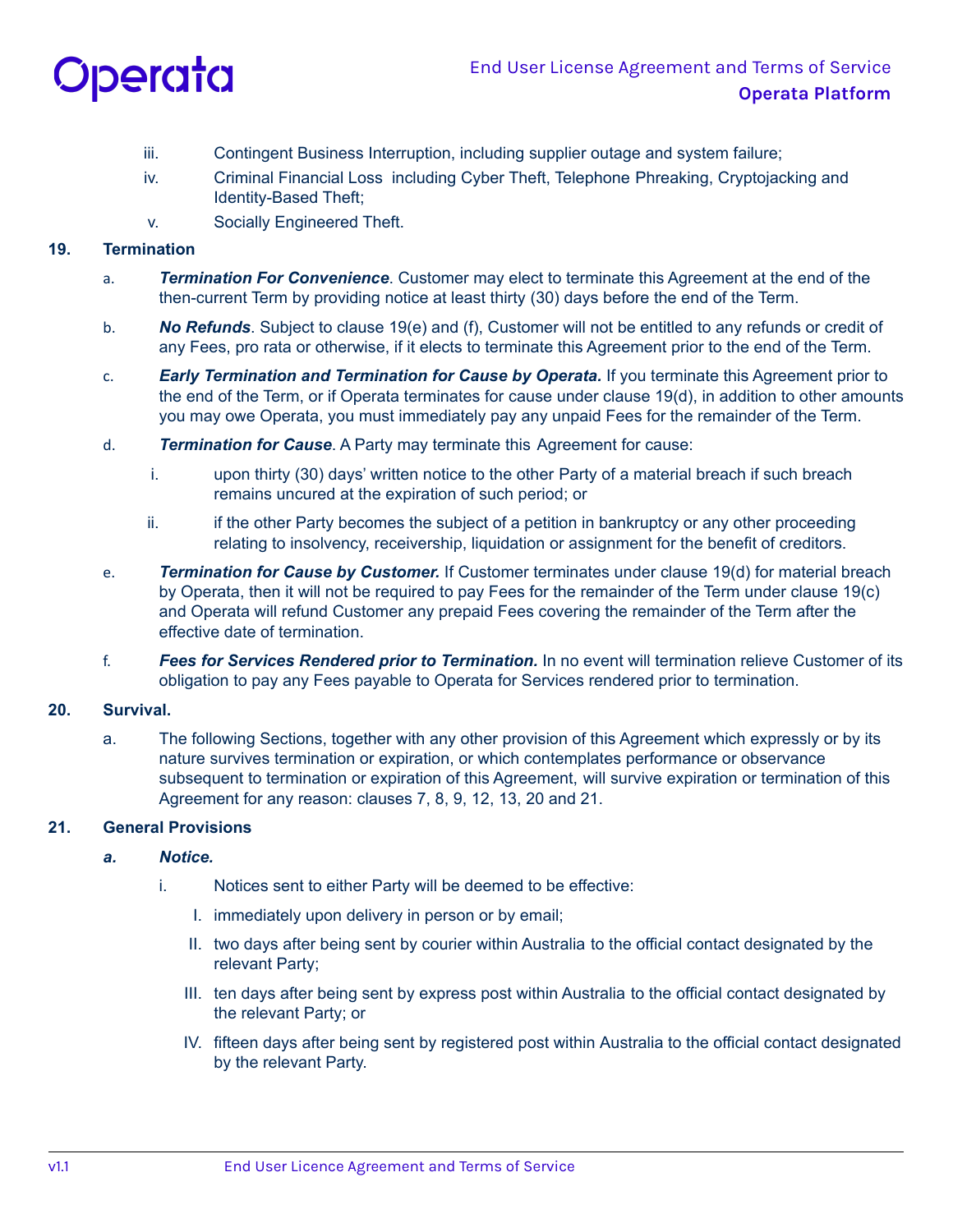

- ii. Notices must be in writing and sent:
	- I. if to Operata, to the address set out in the applicable service order or, if Operata has posted new contact information on the Operata Website or otherwise given notice of a change of contact information to Customer; to such new contact point; and
	- II. if to Customer, to the current postal or email address that Operata has on file with respect to Customer. Customer is solely responsible for keeping its contact information on file with Operata through the Operata Platform current at all times during the Term.
- b. *Assignment and Subcontracting*. Customer will not assign this Agreement to any third party without Operata's prior written consent, which will not be unreasonably withheld. Operata may freely assign this Agreement and any rights under this Agreement to any third party in connection with any merger or change of control of Operata or the sale of all or substantially all of Operata's assets. Operata remains liable for each act and omission of its subcontractors and third parties as though it were an act or omission of Operata.
- c. *Choice of Law*. This Agreement and any action related thereto will be governed by and construed in accordance with the laws of the state of Victoria, without regard to conflicts of law principles. The U.N. Convention on Contracts for the International Sale of Goods will not apply to this Agreement.
- d. *Jurisdiction.* Each party irrevocably and unconditionally:
	- i. submits to the exclusive jurisdiction of the courts of Victoria; and
	- ii. waives, without limitation, any claim or objection based on absence of jurisdiction or inconvenient forum.
- e. *Rights Cumulative*. Except as otherwise provided in this Agreement, the Parties rights and remedies under this Agreement are cumulative.
- f. *Force Majeure*. Neither Party will be liable for delays caused by any event or circumstances beyond that party's reasonable control, including acts of God, acts of government, flood, fire, earthquakes, civil unrest, acts of terror, strikes or other labour problems (other than those involving that party's employees), Internet failures or delays. To avoid doubt, failures of Operata subcontractors are not Force Majeure events.
- g. *Severable*. Any provision of this Agreement found by a tribunal or a court of competent jurisdiction to be illegal or unenforceable will be severed from this Agreement and all other provisions of this Agreement will remain in full force and effect.
- h. *Waiver*. A waiver of any provision of this Agreement must be in writing and a waiver in one instance will not preclude enforcement of such provision on other occasions.
- i. *Independent Contractors*. The parties are independent contractors and neither Party is an agent or partner of the other. Customer will not have, and will not represent to any third party that it has, any authority to act on behalf of Operata.
- j. *Entire Agreement*. This Agreement constitutes the entire agreement between the Parties with respect to the subject matter of this Agreement and supersedes all other communications, whether written or oral.
- k. *Amendments*. No amendment, supplement, modification, waiver, or termination of this Agreement and, unless otherwise expressly specified in this Agreement and no consent or approval by any Party, will be binding unless executed in writing by both Parties via a change request.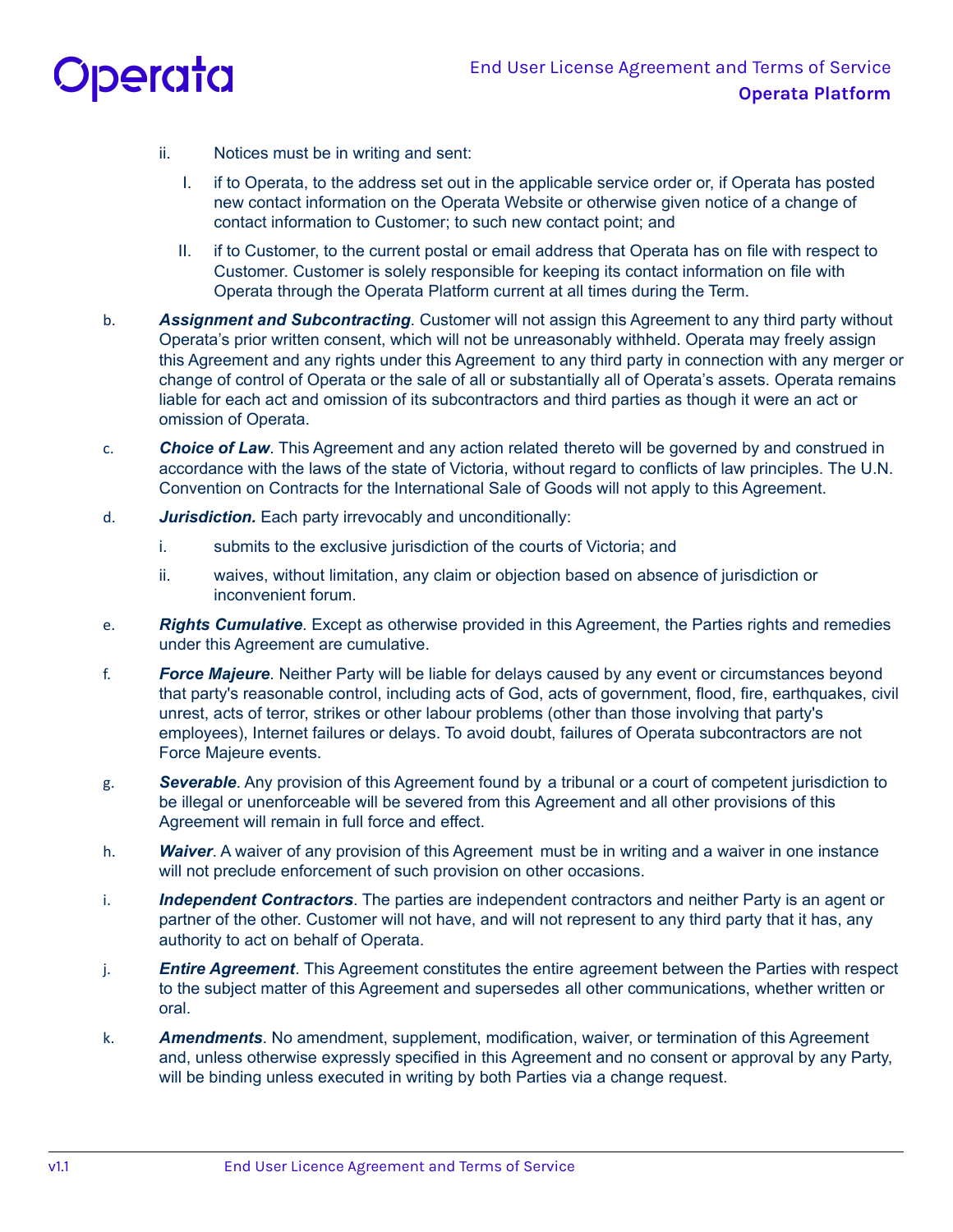

## SCHEDULE 1 (Support Services)

## **Introduction**

This Schedule 1 sets out the Support Services provided by Operata under the Agreement

## **A. Service management**

- a. Operata will provide a designated Service Management contact who will be the point of contact for all ongoing Service Management activities.
- b. Operata will provide monthly reports, no later than ten working days after the end of the calendar month, on the performance of the Services ("Service Report") to the nominated service contact/s.
- **c.** The Service Report will include:
	- i. Service Availability
		- i. Operata Service Availability trust.operata.com
		- ii. Operata Issues and incidents trust.operata.com
		- iii. Amazon Availability AWS Service Health Dashboard
	- ii. Releases
		- i. Operata What was added this month Change Log
		- ii. What's changed in Amazon Connect Release Notes
	- iii. Service Performance
		- i. Trend of MOS performance
		- ii. Trend of softphone errors and events

Operata will organise regular (normally quarterly depending on Customer requirements) Service Management reviews with Partner with the following agenda items:

- iii. Review of Service Reports for the period;
- iv. any high severity incidents that have occurred in the previous period;
- v. any issues, concerns or suggested improvements the Customer may have regarding the delivery, support or management of the Services, which will be captured in a Service improvement plan with clearly stated objectives, deliverables and timescales;
- vi. any maintenance releases or features for the upcoming period; and
- vii. Customer's usage details for the Services over the last period and a forecast for usage during the next period, for the purpose of capacity planning.
- d. If the Customer becomes aware of any urgent concerns relating to the Operata Platform or Support Services, which the Customer reasonably believes require immediate attention, the Customer must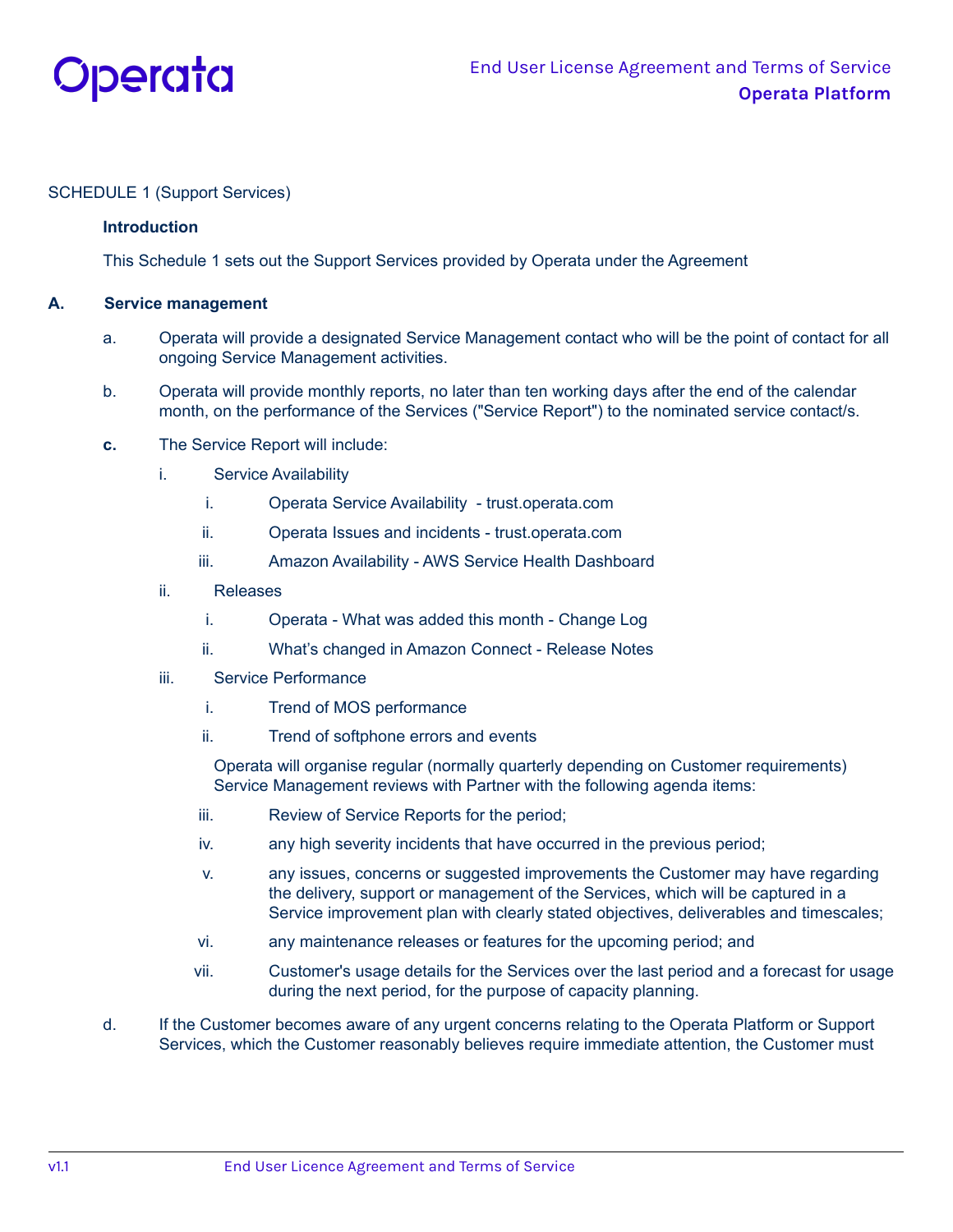

advise its designated Partner contact who will advise the Operata customer success manager as soon as possible.

e. Partner may raise any concerns relating to the Operata's provision of the Services as defined in this Agreement, with Partner's primary contact who will then involve the Operata success manager. Agreed actions and updates in respect of these concerns will be part of the Service management review process.

### **B. Support Services**

- a. Customer must raise a request for Support Services to Operata as soon as practical upon becoming aware of reasonable grounds to suspect that the Operata Platform, or Customer's access thereto, is not operating in accordance with this Agreement.
- b. The Support Services will be offered during Business Hours via:
	- i. URL: Link to a form to capture data (https://operata.com/support)
	- ii. Web chat (within the application): Directed to a form to capture data
- c. The Customer must ensure that all requests for Support Services that it may make from time to time are made through the above contact points and Operata will not be obligated to respond to any Support Services requests made by any other means.

## **C. Response and resolution**

- a. Upon receipt of a Support Services request under clause 1 of this Schedule, Operata and Customer will determine which Severity Level is applicable to the underlying issue.
- b. Operata will use reasonable endeavours to provide an initial response to the Support Services requests promptly and in any event within the corresponding timeframe set out below:

| <b>Severity Level</b> | <b>Underlying Issue</b>                                                                                                      | <b>Initial Response</b><br><b>Timeframe</b> | <b>Restoration Target</b> |
|-----------------------|------------------------------------------------------------------------------------------------------------------------------|---------------------------------------------|---------------------------|
| Critical              | Inability to collect any Customer data<br>(all agents/ARN's)                                                                 | 2 Business Hours                            | <b>6 Business Hours</b>   |
| <b>Serious</b>        | No access to the Operata platform or<br>collected data                                                                       | 4 Business Hours                            | <b>12 Business Hours</b>  |
| Moderate              | Non-critical data or functionality issue                                                                                     | 8 Business Hours                            | 24 Business Hours         |
| <b>Minor</b>          | any impairment of the Software not<br>falling into the above categories; and<br>any cosmetic issue affecting the<br>Software | <b>16 Business Hours</b>                    | <b>160 Business Hours</b> |

c. The initial response will set out the anticipated timeframe for resolution of the issue raised in the Support Service Requests. To the extent commercially practical, Operata will use reasonable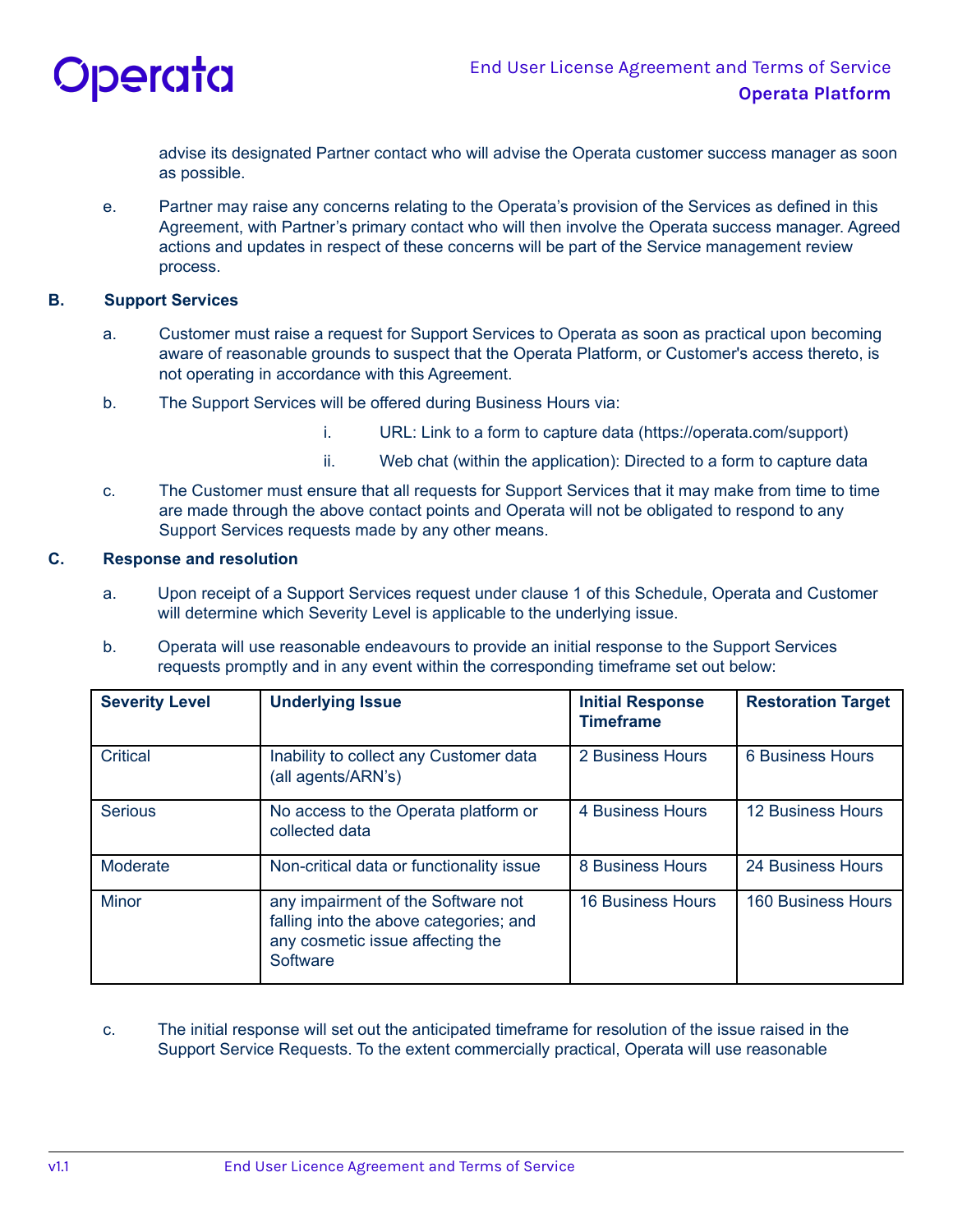

endeavours to provide a Final Resolution to the underlying issue promptly in proportion to the applicable severity level.

- d. If the Customer becomes aware of any urgent concerns relating to the Operata Platform or Support Services, which the Customer reasonably believes require immediate attention, the Customer must advise its designated Operata customer success manager as soon as possible.
- e. At the time of writing the customer success manager is Andy Scott (andy@operata.com)

## **D. Operata Service availability target**

- a. The Operata monthly availability target 99.99%
	- i. Availability measurement is the percentage of time a Critical level service issue has impacted monthly availability.
	- ii. This is different to the platform availability shown on trust.operata.com
	- iii. Operata Defect classification table will be used for classification by default.
	- iv. Business Day means any weekday other than a public holiday in the Country of Service.
	- v. Business Hours means the hours of 08:00 to 18:00 on a Business Day in the Country of Service.

## **E. Operata RTO and RPO objectives**

- vi. Operata has the following RTO and RPO objectives as part of its business continuity and disaster recovery (BCDR) planning
- vii. RTO Recovery Time Objective is 24-hours
- viii. RPO Recovery Point Objective is 12-hours

# **F. Provision of Support Services**

a. The Support Services shall be provided remotely, save to the extent that the parties agree otherwise in writing.